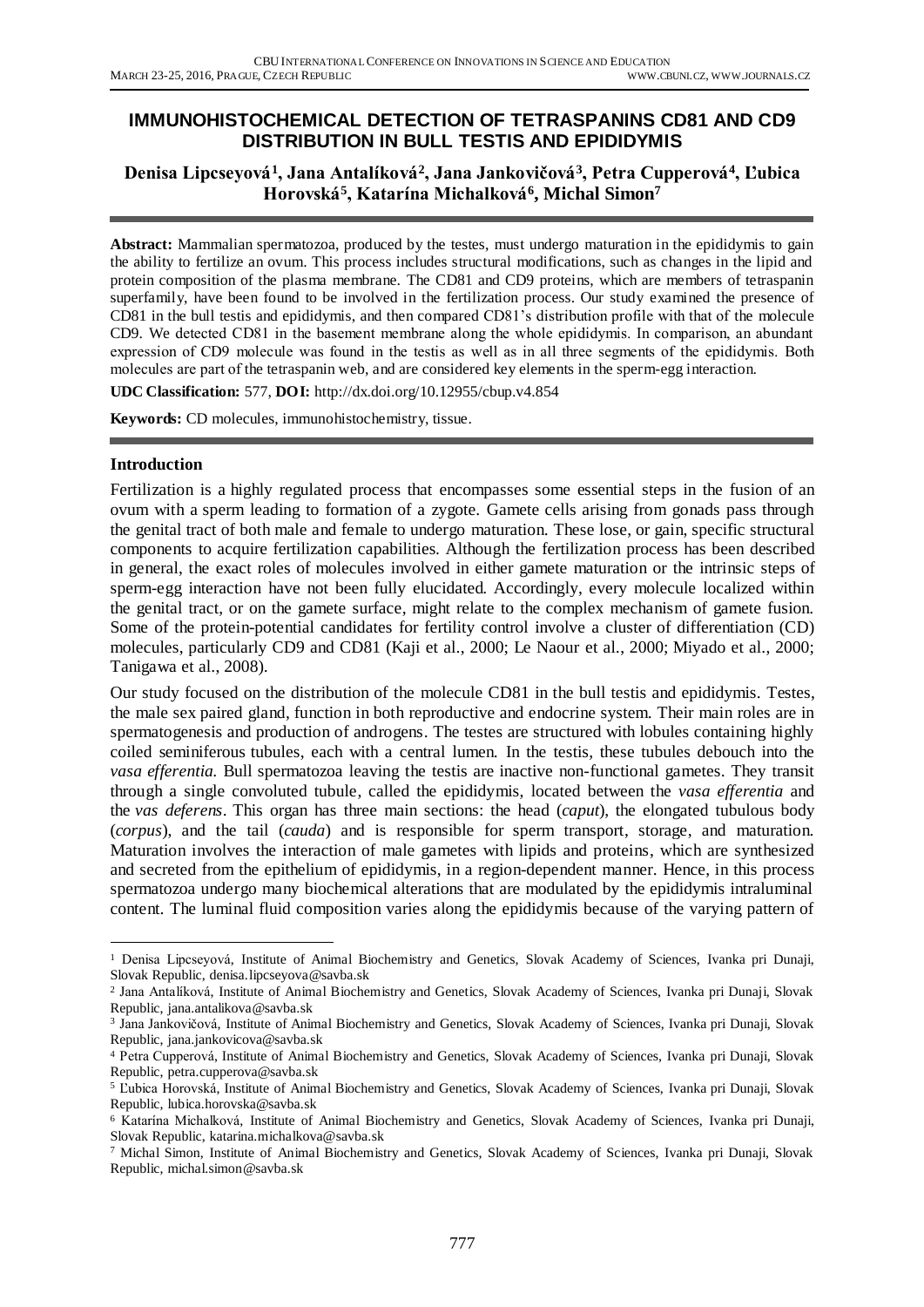gene expression and subsequent protein synthesis among the segments. The major modifications during sperm maturation include changes in phospholipid content of the plasma membrane, increase in surface negative charge and of disulfide bonds, the addition, elimination, or modification of surface proteins, and relocalization of surface antigens (reviewed in Sullivan et al., 2007).

The presence of CD9 within the whole bull genital tract has been previously established (Cupperová et al., 2014). We aim to investigate whether the molecule CD81 is present in the bull testis and epididymis, and to compare CD81's distribution profile with that of CD9. For immunohistochemical studies, an immunofluorescence assay was performed using polyclonal anti-CD81 and monoclonal anti-CD9 antibodies.

### **Materials and Methods**

### Antibodies

Polyclonal rabbit anti-CD81 (H121) antibody was obtained from Santa Cruz Biotechnology, Inc., CA, USA. Monoclonal antibody (mAb) IVA-50 (anti-CD9) was prepared according to standard hybridoma production protocol by Dusinsky et al. (1988) after immunization of BALB/c mice with bovine platelets. The specificity of mAb IVA-50 was verified in the III International Workshop on Leukocyte Antigens of Ruminants in Davis (USA) (Naessens et al., 1997).

### Tissues

The bull testes and epididymides were obtained from a local slaughterhouse. Epididymides were dissected into the three segments: head, body, and tail. Tissue samples were sliced into small sections; fixed on cork blocks; and stored frozen at –80°C.

### Indirect immunofluorescence

For immunohistochemical staining, we cut 5-µm-sections of frozen tissue using a Leica Cryocut 1800 cryostat (Leica Microsystems, Wetzlar, Germany). Tissue sections were fixed in a cold 1:1 ethanolacetone mixture for 5 min, air-dried, washed in phosphate buffer saline (PBS), and treated with anti-CD81 H121 antibody (1:100) or with IVA-50 mAb (hybridoma supernatant) for 1 h at 37°C in a humidified chamber. After washing in PBS, the tissue was incubated with goat anti-rabbit IgG-FITCconjugate (1:300 in PBS; Vector laboratories, Burlingame, CA, USA) or with horse anti-mouse IgG-FITC-conjugate (1:300 in PBS) for 30 min in the dark at room temperature. Nuclear DNA of all tissue cells was stained by Vectashield-DAPI (Vector laboratories, Burlingame, CA, USA). Samples were evaluated under a Leica DM5500 B epifluorescence microscope. To record the immunofluorescence images a Leica DFC340 FX digital camera has been used and for their processing served Leica Advanced Fluorescence software.

#### **Results and Discussion**

The expression of CD81 and CD9 proteins in bull reproductive organs was detected, with antibody H121 or IVA-50 mAb, using immunofluorescent staining. There were significant differences between the reaction patterns of CD81 and CD9 in the tested parts and types of tissue (see Table 1).

In testis, there was no expression of CD81 throughout the entire tissue. In contrast, intensive staining confirmed an expression of CD9 in the basement membrane of seminiferous tubules (smooth muscle cells, collagenous tissue), while no expression of CD9 was found in the germinal epithelium, the developing forms of spermatozoa, and the tubular lumen. In epididymis, the distribution of both CD81 and CD9 varied along the whole organ, with the frequency of CD9 reaction much higher than CD81. Apart from the basement membrane, the signal of mAb IVA-50 was obvious in the epithelium and fluid of the lumen, including a clump of spermatozoa. In the head of the epididymis, the IVA-50 mAb staining was observed in the connective tissue (basement membrane), and a medium intensity of staining was detected in the lumen of the tubules. In the body of epididymis, the CD9 immunostaining extended to the secreta of the epididymal duct. A staining of high intensity was observed in the fluid filling the epididymal duct. The histochemical study showed no clear expression of CD9 in the clump of spermatozoa in the lumen, due to an "interfering reaction" of fluid that covered the spermatozoa. An intensive fluorescent reaction was observed along the epididymal duct, in various epithelial microvilli. A similar histochemical pattern was found in the tail of the epididymis. The occurrence of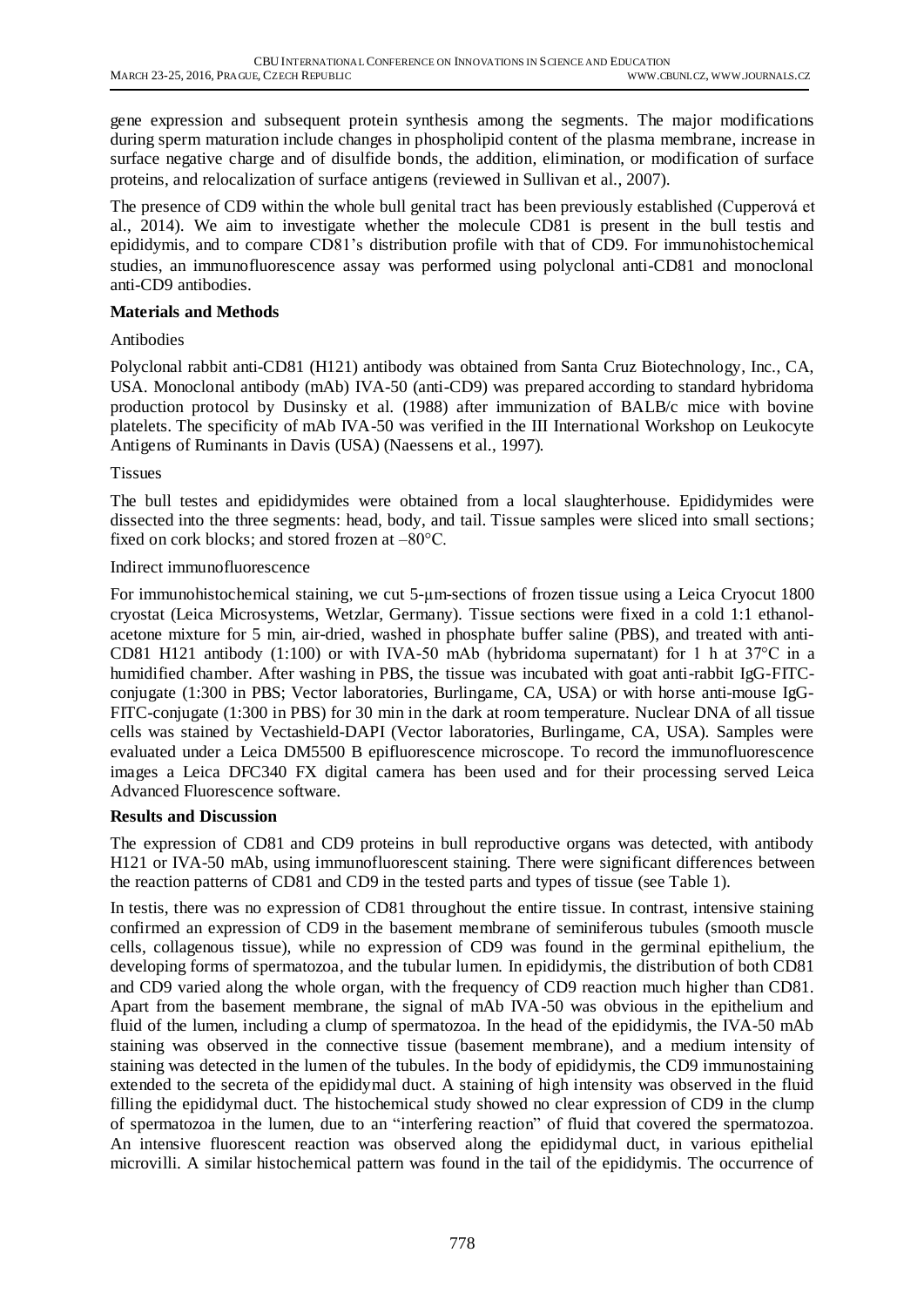the CD81 molecule on the epididymal tissue was restricted to the basement membrane of tubules. In other parts of the epididymal tissue, only weak and insignificant reactions were recorded (Figure 1).

The differentiation antigens, CD81 and CD9, are considered potential co-players in the fertilization process. The CD81 molecule shares 45% of its amino-acid sequence homology throughout transmembrane domains with that of the CD9, and the antigens often interact to form a protein complex (Boucheix & Rubinstein, 2001). Both molecules are members of the tetraspanin superfamily. Tetraspanins are abundant in cholesterol-rich microdomains (distinct from typical lipid rafts), where they associate with other regulation proteins such as integrins, kinases, or growth factor receptors, and thus, create the tetraspanin web involved in signaling processes (Boucheix & Rubinstein, 2001; Lazo, 2007).

The antigens, CD9 and CD81, have been detected in mammalian and mouse egg plasma membrane and their cooperation in tetraspanin web has been suggested (Barraud-Lange & Boucheix, 2013). The CD9 molecule has also been detected during spermatogenesis in spermatogonia, and in spermatocytes and round spermatids of mice and rats (Kanatsu-Shinohara, 2004; Ito et al., 2010). Furthermore, research has proven the presence of CD9 in the whole bull genital tract (Cupperová et al., 2014). The spermatozoa in epididymal lumen interact with small membranous vesicles, epididymosomes, which carry specific proteins. Sullivan et al. (2007) suggested that the proteins that are segregated to the vesicles are selectively transferred to the sperm plasma membrane. The epididymosomes are thought secreted in an apocrine manner by the epididymal epithelial cells. Moreover, Caballero et. al (2013) proposed CD9-positive microvesicles transfer to bovine spermatozoa during epididymal maturation. Based on the CD81 localization in the epididymis, we hypothesize that the CD81 molecule could be a part of the epididymosomes, as was suggested for CD9 and the bovine P25b protein (Frenette & Sullivan, 2001).

|                                          |      | <b>CD ANTIGEN</b>     |                                             |
|------------------------------------------|------|-----------------------|---------------------------------------------|
|                                          |      | <b>CD81</b>           | CD9                                         |
|                                          |      | Intensity of reaction |                                             |
| <b>Testis</b>                            |      |                       |                                             |
| Cells of seminiferous tubules<br>lumen   |      | not detected          | not detected                                |
| Germinal epithelium                      |      | not detected          | not detected                                |
| Basement membrane of tubules             |      | not detected          | high                                        |
| Epididymis                               |      |                       |                                             |
| Luminal fluid and<br>cells (spermatozoa) | Head | not detected          | medium (fluid)                              |
|                                          | Body | not detected          | high (fluid)                                |
|                                          | Tail | low                   | high (fluid, sperm)                         |
| Epithelium with<br>stereocilia           | Head | not detected          | not detected                                |
|                                          | Body | not detected          | medium (epithelium) / high<br>(stereocilia) |
|                                          | Tail | not detected          | medium (epithelium) / high<br>(stereocilia) |
| Basement membrane                        | Head | medium                | high                                        |
|                                          | Body | high                  | high                                        |
|                                          | Tail | medium                | high                                        |
| Source: Authors                          |      |                       |                                             |

Table 1: Expression of CD81 and CD9 in the bull testis and epididymis with the intensity of reaction: high, medium, low, or not detected.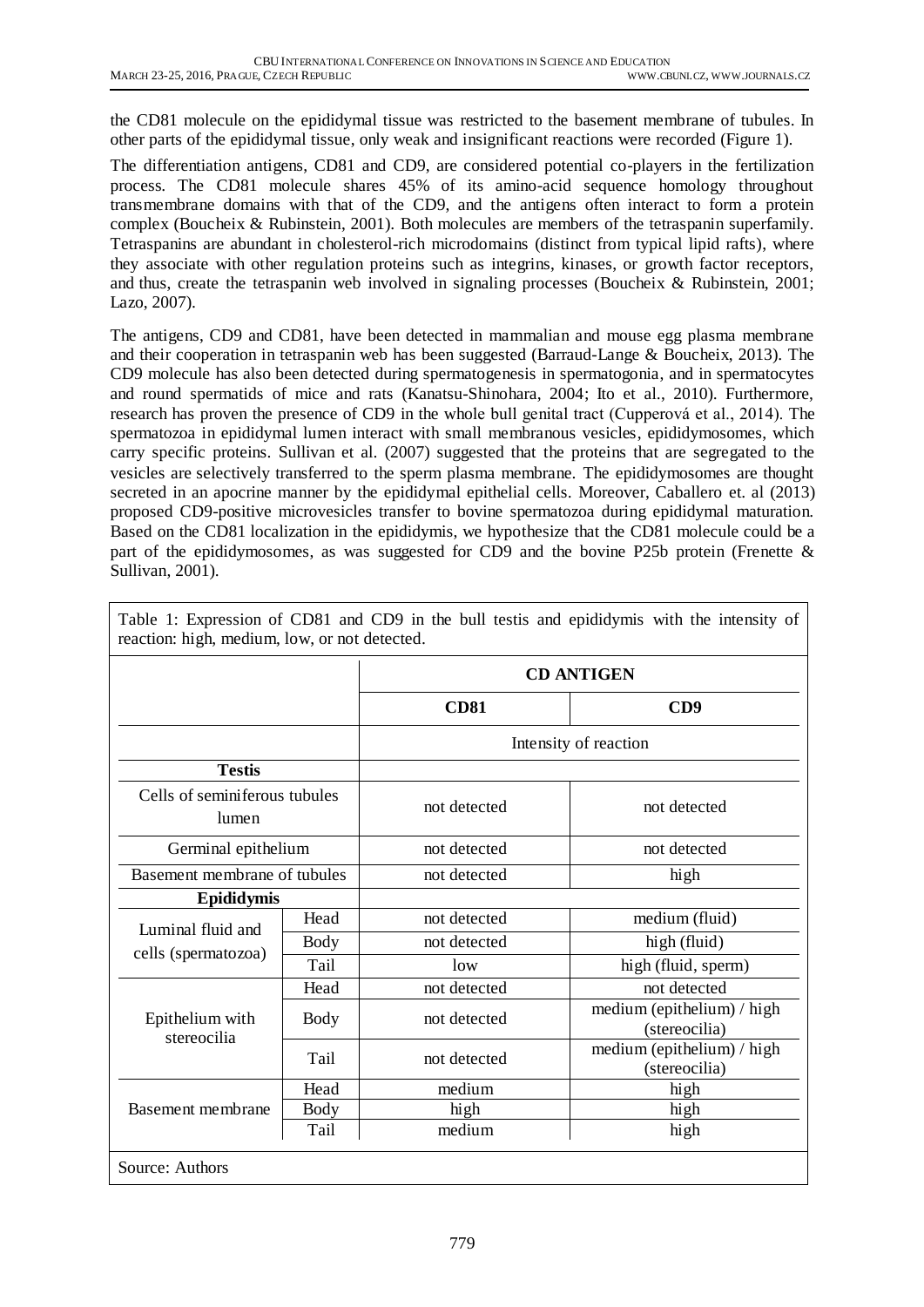Figure 1: Expression of CD81 and CD9 in testis and epididymis. Immunofluorescent staining of tissue using H121 (anti-CD81) or IVA-50 (anti-CD9) followed by IgG-FITC conjugates (green), nuclear DNA of cells staining by DAPI (blue). CD81 CD9 Testis  $1a$  $1a$  $2a$  $2a$  $\overline{3}$ 100 µm 100 µm  $1<sub>b</sub>$  $2<sub>b</sub>$ Head of  $2<sub>b</sub>$  $1<sub>b</sub>$ epididymis 100 µm 100  $\mu$ m  $1<sub>b</sub>$ Body of  $2<sub>b</sub>$  $2<sub>b</sub>$ epididymis  $1<sub>b</sub>$ 100 µm 100 µm Tail of  $\overline{3}$ ١ŀ epididymis $2<sub>h</sub>$  $1<sub>b</sub>$ 100 µm 100 um Testis: 1a – cells of seminiferous tubules lumen, 2a – germinal epithelium, 3 – basement membrane (smooth muscle cells); Epididymis: 1b – luminal fluid and sperm, 2b – epithelium with stereocilia, 3 – basement membrane (smooth muscle cells), 4 – stereocilia

Source: Authors